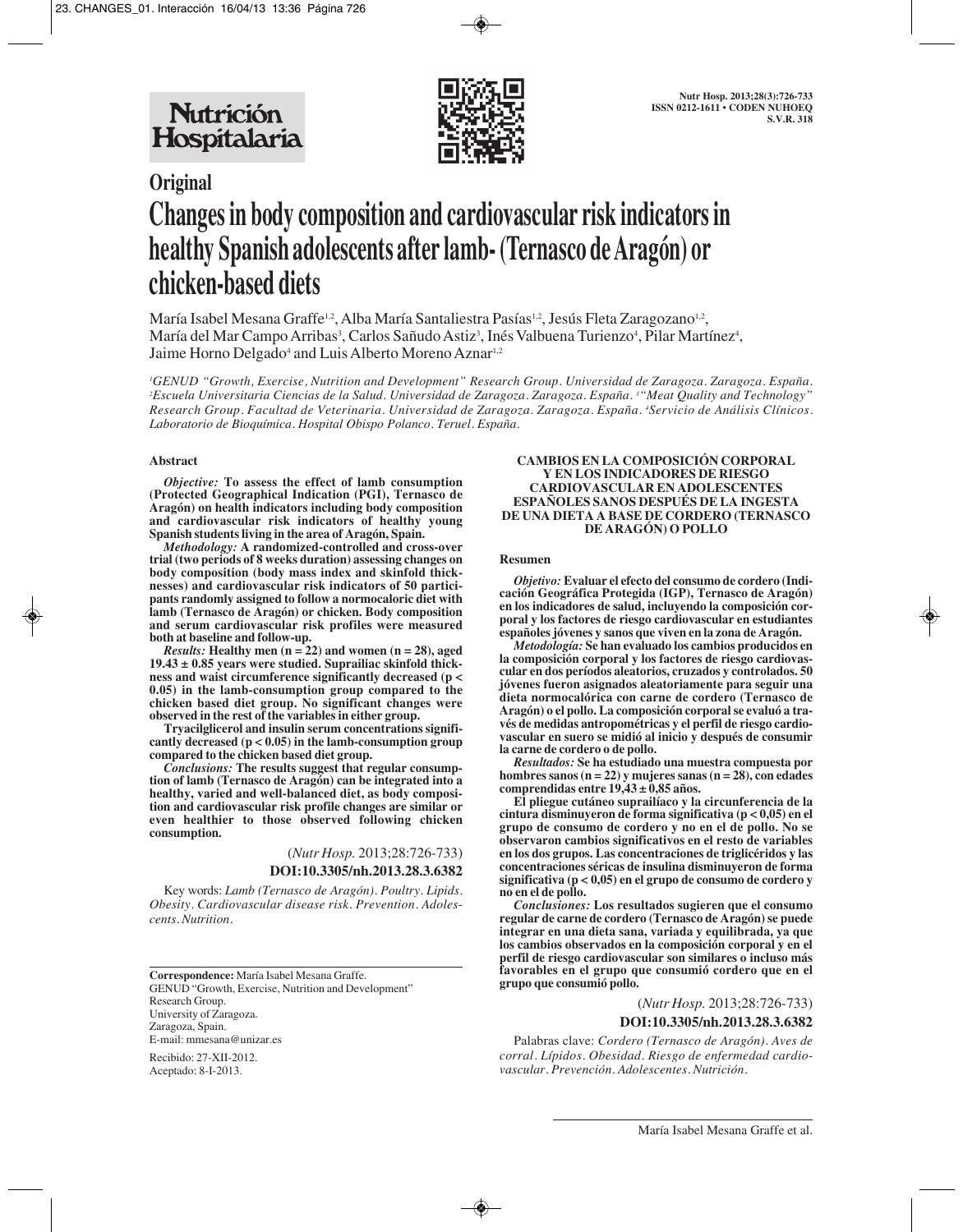# **Abbreviations**

kg: Kilogram. PGI: Protected Geographical Indication. g: Gram. h: Hours. IPAQ-A: Adapted International Physical Activity Questionnaire. cm: Centimeter. mm: Millimeter. BMI: Body mass index. m: Meters. ∑ 6 skinfolds: Sum of the six measured skinfold thicknesses. LDL: Low-density lipoprotein cholesterol. HDL: High-density lipoprotein cholesterol. SPSS: Statistical Package for the Social Sciences. ANOVA: Analysis of Variance. CLA: conjugated linoleic acid. SFAs: saturated fatty acids. PUFA: polyunsaturated fatty acids. n-6/n-3 ratio: the omega 6 fatty acids to omega 3

# **Introduction**

fatty acids ratio.

Obesity is a great public health concern in the Westernized world, especially among children and young people, with over 97 million US people classed as obese or overweight.<sup>1</sup> In Spain, the prevalence of overweight and obesity among adolescents has increased from 13% and 16% in 1985 to 35% and 32% in 2000- 2002, respectively.2

Dietary fat intakes are considered to be a determinant factor to the development of obesity leading to the design of low-fat diets for weight control and management and/or weight reduction.3 Red meat, in particular lamb, is associated with high-total fat diets and high saturated fat content; therefore, public health recommendations encourage elimination or reduced lamb meat consumption. However, evidence suggest that plasma lipid profiles can be improved following a lowcholesterol diet including lean red meat as the major protein source; these studies compared lean red meat with fish or lean chicken in hypercholesterolemic individuals.4,5,6,7 The results of another study indicated weight loss and improved lipid profile when lean beef or chicken were the main dietary protein sources in a sample of overweight women.<sup>3</sup>

The term *Ternasco de Aragón*, refers to a young lamb, fed with concentrated ad libitum and cereal straw, without distinction of sex, and corresponding to one of the following three native Spanish sheep breeds: Rasa Aragonesa, Ojinegra and Roya Bilbilitana. The *Ternasco de Aragón* is slaughtered with less than 90 days of life, and a carcass weight between 8.0 and 12.5 kilogram (kg). Products are regulated by the Protected Geographical Indication (PGI) Ternasco de Aragón

(Denominación Específica *Ternasco de Aragón*. Diputación General de Aragón 10 de Junio de 1989, M.A.P.A. 22 de Septiembre 1992), and therefore, meet the established requirements of quality (Cumplimiento de la Norma Europea E.N. 45.011. Diputación General de Aragón, 1999).

The main objective of the present study was to compare the change effect of lamb *(Ternasco de Aragón)* versus commercial chicken consumption on body composition and cardiovascular risk indicators as part of a usual and balanced diet.

# **Materials and methods**

# *Population*

Participants recruited were between 16 to 25 years of age ( $n = 50$  participants, 22 men and 28 women). Three university accommodation halls, two of them in the city of Teruel and one in the city of Zaragoza (Spain), were the recruitment settings. A study information sheet on the nature and purpose of the study was given to all participants and supervisors. Once written consent was obtained, participants were considered for inclusion in the study. Eligibility criteria included: free of any chronic, metabolic, endocrine or nutritionrelated disease. In the medical history participants were required to report medical treatment. No participant reported to be currently enrolled in a weight loss program, or currently be taking any medications known to have a lipid-lowering effect.

# *Ethics*

The study was performed in accordance with the Helsinki Declaration 1961 (revision of Edinburgh 2000) and was approved by the Research Ethics Committee of the Government of Aragón (Spain). A written informed consent was obtained from all participants and from their parents for those younger than 18 years.

# *Experimental design*

The study was a randomized-controlled and crossover trial consisting of two experimental periods with duration of 8 weeks respectively. Enrolled participants followed a normocaloric diet and were randomly assigned to a lamb *(Ternasco de Aragón)* or a chickenbased diet. The nutritional value of both diets was similar in both groups including sources of dietary proteins and fats. Participants following a chickenbased diet were instructed to consume 150 grams (g) of chicken, three times per week, and participants following a lamb-based diet were instructed to consume 150 g of boneless lamb (200 g with bones).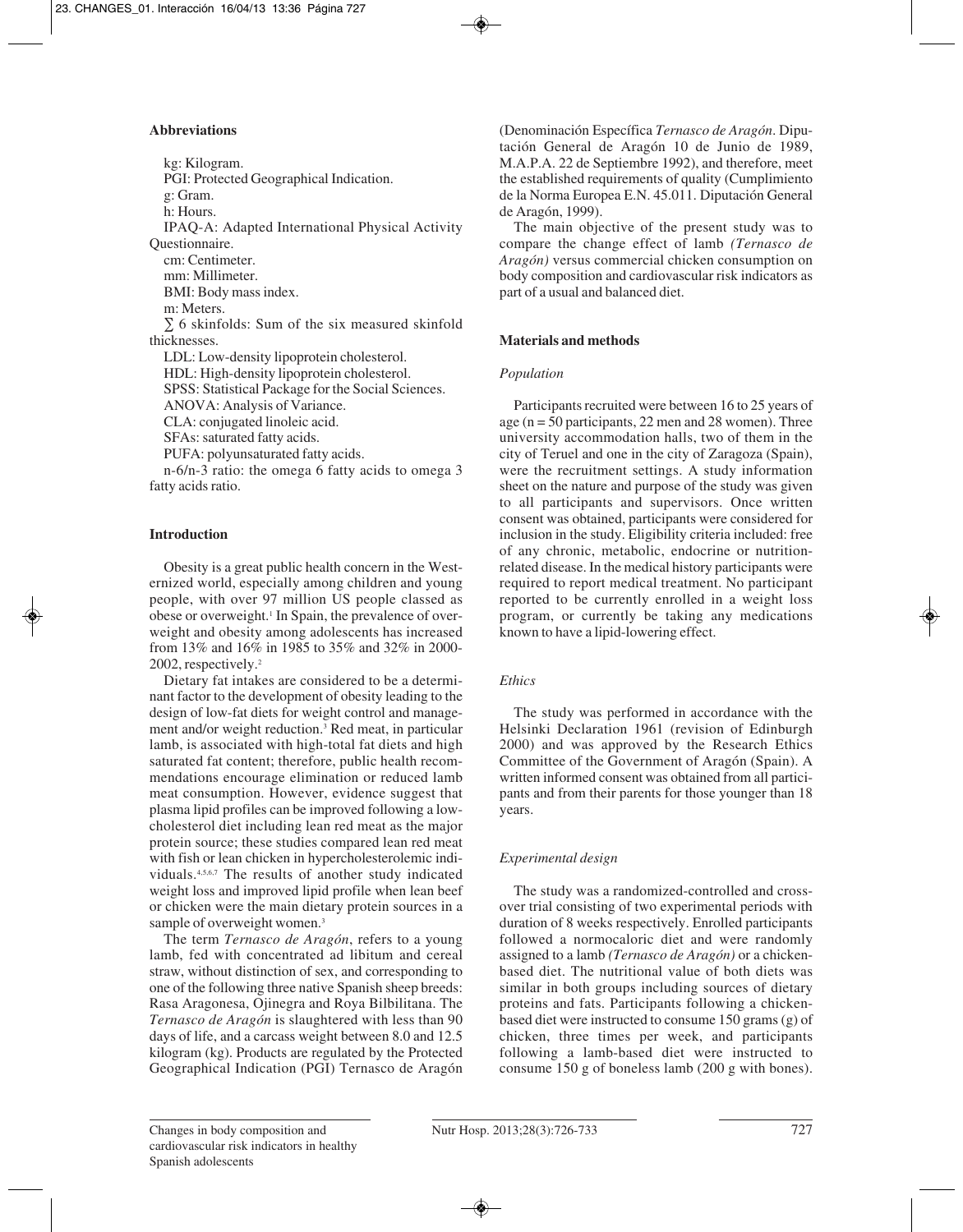| <b>Table I</b><br>Cooking methods characteristics for both lamb and chicken |                              |                                                 |                                         |  |
|-----------------------------------------------------------------------------|------------------------------|-------------------------------------------------|-----------------------------------------|--|
|                                                                             | Roasted                      | Grilled                                         | <b>Stewed</b>                           |  |
| Olive oil                                                                   | 10 ml virgin<br>olive oil    | 10 ml virgin<br>olive oil                       | 10 ml virgin<br>olive oil               |  |
| Cookin method                                                               | Gas oven                     | Simple grill                                    | <b>Stew</b>                             |  |
| Internal temperature                                                        | $75^{\circ}$ C               | $75^{\circ}$ C                                  | $75^{\circ}$ C                          |  |
| Cooking temperature                                                         | $200^{\circ}$ C              | $200^{\circ}$ C                                 | $180^{\circ}$ C                         |  |
| Time of cooking                                                             | 1 h 15 m                     | 1 <sub>m</sub>                                  | 1 h 15 m                                |  |
| Additional foods                                                            | No                           | N <sub>0</sub>                                  | 250 ml water<br>30 g chopped<br>almonds |  |
| Part/piece                                                                  | Whole<br>chicken/lamb<br>leg | Breast chicken/<br>lamb steak<br>$(\text{leg})$ | Chicken<br>pieces/lamb<br>leg           |  |
| Skin in chicken                                                             | Yes                          | N <sub>0</sub>                                  | Yes                                     |  |

The consumption of lamb was comparable to the consumption of chicken in the average Spanish homes. To ensure harmonisation, product-rich diets were served during lunch time and with each chef of the 3 designated university accommodation halls were given instructions on the cooking methods. Cooking methods are presented in table I.

The study design is presented schematically in Figure 1. During the 2 weeks before the first period, researchers contacted with participants in the three university accommodation halls and obtained informed consent of them. And after this, the first visit was scheduled in the morning hours where the medical history was applied and the first assessment of cardiovascular risk (first blood draw following a 12-hours (h) overnight fast), anthropometric, blood pressure (systolic and diastolic blood pressure) and heart rate measures were undertaken.

At the time of the first visit (experimental period 1), each participant was randomly assigned to a lamb *(Ternasco de Aragón)* or a chicken-based diet.

Following an 8-week period, participants were attended in the morning hours for a second visit and the second assessment of cardiovascular risk (second blood draw following a 12-h overnight fast), anthropometric, blood pressure (systolic and diastolic blood pressure) and heart rate measures were undertaken. Following the cross-over design, participants for the second 8-week period were crossed to the lamb *(Ternasco de Aragón)* or a chicken-based diet respectively.

## *Dietary assessment*

To assess dietary compliance, participants were asked to complete four computer-assisted and selfadministered 24 h dietary recall (HELENA-DIAT) <sup>8</sup> . Two recalls were obtained at the beginning of the 8 weeks period (either in the lamb *(Ternasco de Aragón)* or a chicken-based diet) and further two recalls at the end of the 8 weeks period (either in the lamb *(Ternasco de Aragón)* or a chicken-based diet). One of these recalls was obtained at the beginning of the study in each group, in order to assess the previous habitual diet of participants of both groups. As part of the dietary compliance assessment, the 24 h dietary recall was done too, in a random day, at the middle of each period.

#### *Physical activity assessment*

Physical activity was assessed via a self-administered questionnaire namely the Adapted International Physical Activity Questionnaire (IPAQ-A),<sup>9</sup> at the same time as the rest of measurements.

#### *Washout period*

A 5-week washout period took place after each experimental period to remove the possible residual effects of the preceding experimental diet on the blood variables tested<sup>7</sup>. Adolescents were instructed to main-



*Fig. 1.—Subject flow and protocol for the study.*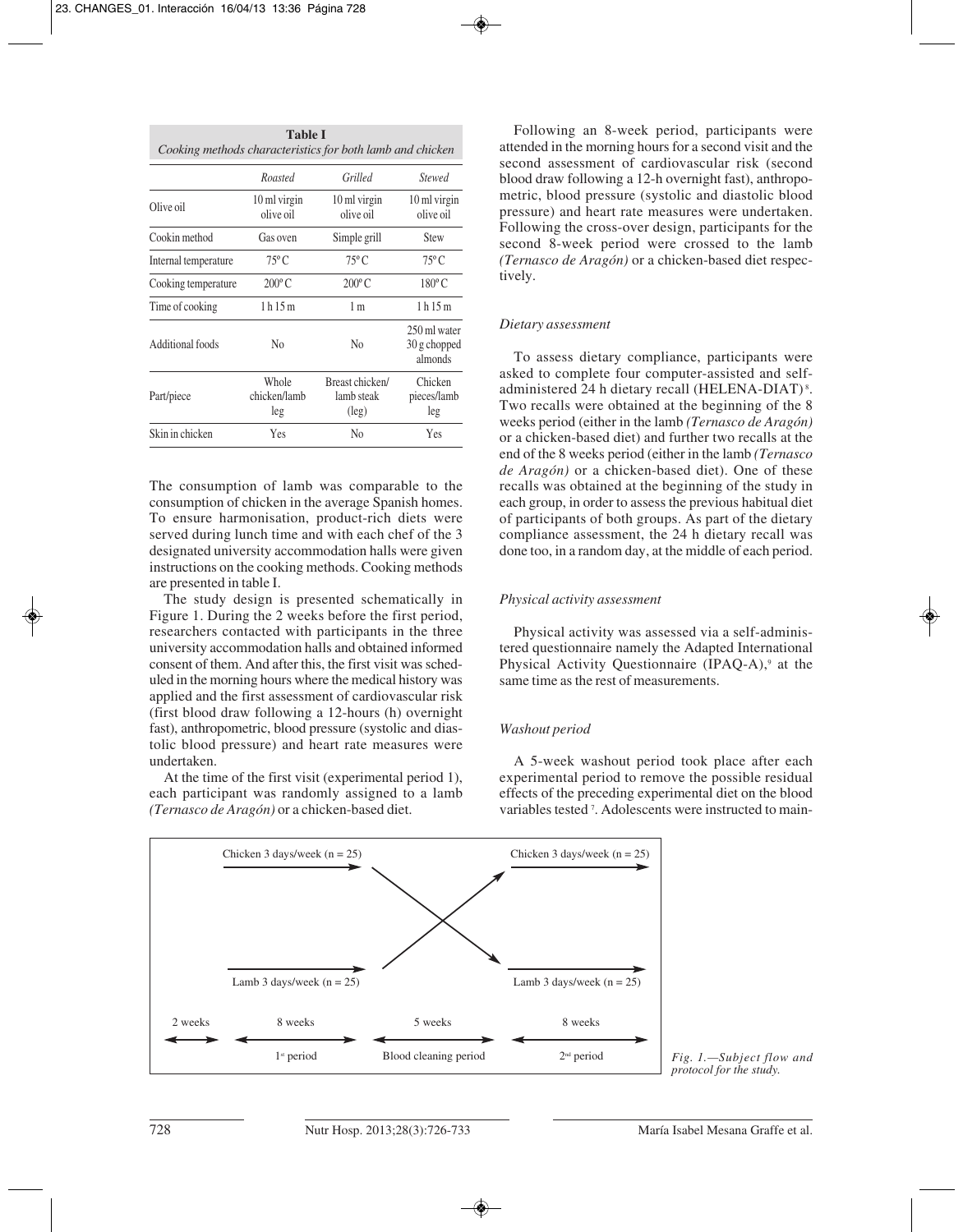tain a healthy diet using the Food Guide Pyramid, and asked not to change their diet or activity habits for the 5-week washout period. As part of the experimental design, one 24 h dietary recall was done at the start of the 5-week washout period and a second 24 h dietary recall was done at the end of the 5-week washout period. According to 24 h dietary recalls, energy and macronutrient intake were not different between those consuming lamb or chicken at the starting of the second intervention period. After the cleaning period, a third complete set of measurements was obtained.

# *Anthropometric measurements*

International guidelines for anthropometry in young population groups were applied.10,11 Measurements were obtained by the same trained researcher.<sup>11</sup>

*Body weight* (kg): Body weight was measured with an electronic scale (SECA 861), precision 100 g, and range 0-150 kg. The instrument was calibrated and needed no further calibration. The adolescent stood on the platform of the scale without support, with the body weight evenly distributed between both feet. Light indoor clothing was worn, excluding shoes, long trousers and sweater. The weight of the clothing was not subtracted from the observed weight.

*Height* (centimeters, cm): The mean of three measurements, using a precision stadiometer (Seca 225), precision 0.1 cm and range 70-200 cm, was calculated. The adolescent stood straight in an upright position; feet together, knees straight, heels, buttocks and back touched directly the back part of the stadiometer. The head was positioned in the Frankfurt plane. Arms hanged relaxed on the side of the body, with the inner part of the hand facing the thigh. The mobile, horizontal part of the stadiometer touched the head of the participant, with a light pressure on the hair.

*Skinfold thicknesses* (milimeter, mm) were measured at the left side of the body to the nearest 0.2 mm with a skinfold caliper (Holtain, U.K., range 0-40 mm) and the mean of the three measurements was calculated. Measurements were taken at the following sites: 1) triceps, halfway between the acromion process and the olecranon process at the back side of the arm; 2) biceps, at the same level as the triceps skinfold, directly above the centre of the cubital fossa; 3) subscapular, about 20 mm below the tip of the scapula, at an angle of  $45^{\circ}$  to the lateral side of the body; 4) suprailiac, about 20 mm above the iliac crest and 20 mm towards the medial line; 5) thigh, in the midline of the anterior aspect of the thigh, midway between the inguinal crease and the proximal border of the patella; 6) calf, at the level of maximum calf circumference, on the medial aspect of the calf.

*Circumferences* were measured in centimeters with an unelastic tape to the nearest millimeter with the participant in a standing position. Five circumferences were measured. When measuring relaxed arm circumference, the participant stood relaxed facing the observer, and the arm hanging freely at the side; the tape was passed around the arm at the level of the midpoint of the upper arm. For measurements of the flexed upper arm circumference (biceps circumference), the participant contracted the biceps as much as possible, and the tape was passed around the arm so that it touched the skin surrounding the maximum circumference. To measure the waist circumference, the tape was applied horizontally midway between the lowest rib margin and the iliac crest, near the level of the umbilicus, at the end of gentle expiration. The hip circumference measurement was taken at the point yielding the maximum circumference over the buttocks, with the tape held in a horizontal plane. Proximal thigh circumference was measured just below the gluteal fold and perpendicular to its long axis; the participant stood erect with the feet slightly apart and the body mass evenly distributed between both legs.<sup>11,12</sup>

The complete set of anthropometric measurements was performed three times, but not consecutively; all the anthropometric variables were measured in order and then repeated for a second and a third time.

Body mass index (BMI) was calculated as body weight (kg) divided by height (meters, m) squared. And as an index of total adiposity, the sum of the six measured skinfold thicknesses ( $\Sigma$  6 skinfolds)<sup>13,14</sup> were calculated.

# *Laboratory analyses*

Blood samples (total: 4 blood samples) were drawn via venipuncture by a registered nurse after a 12 h overnight fast. Samples were immediately shipped to the Clinical Analysis Service, Laboratory of Biochemistry of the General Hospital *"Obispo Polanco"* of Teruel. Standardized hospital laboratory procedures were used to analyze samples for total cholesterol, lowdensity lipoprotein (LDL) cholesterol, high-density lipoprotein (HDL) cholesterol, and triacylglycerols representing the study's measures of lipid profile. Glucose and insulin were also analyzed. Enzymatic methods using Synchron Systems, DXC 800, Beckman Coulter determined: total cholesterol (cholesterol oxidase), high-density lipoprotein (HDL) cholesterol (cholesterol esterase), glucose (glycerolkinase) and triacylglycerols (hydrolysis by lipase), Insulin was determined by radioimmunoassay (Axsym, Abbott Laboratories, Chicago, IL, USA).

# *Statistical analyses*

All analyses were done using the Statistical Package for the Social Sciences (SPSS Version 15.0 for Windows; SPSS Chicago, ILC). Means and standard deviations were used to describe the magnitude and variability of outcomes. Outcome measures of partic-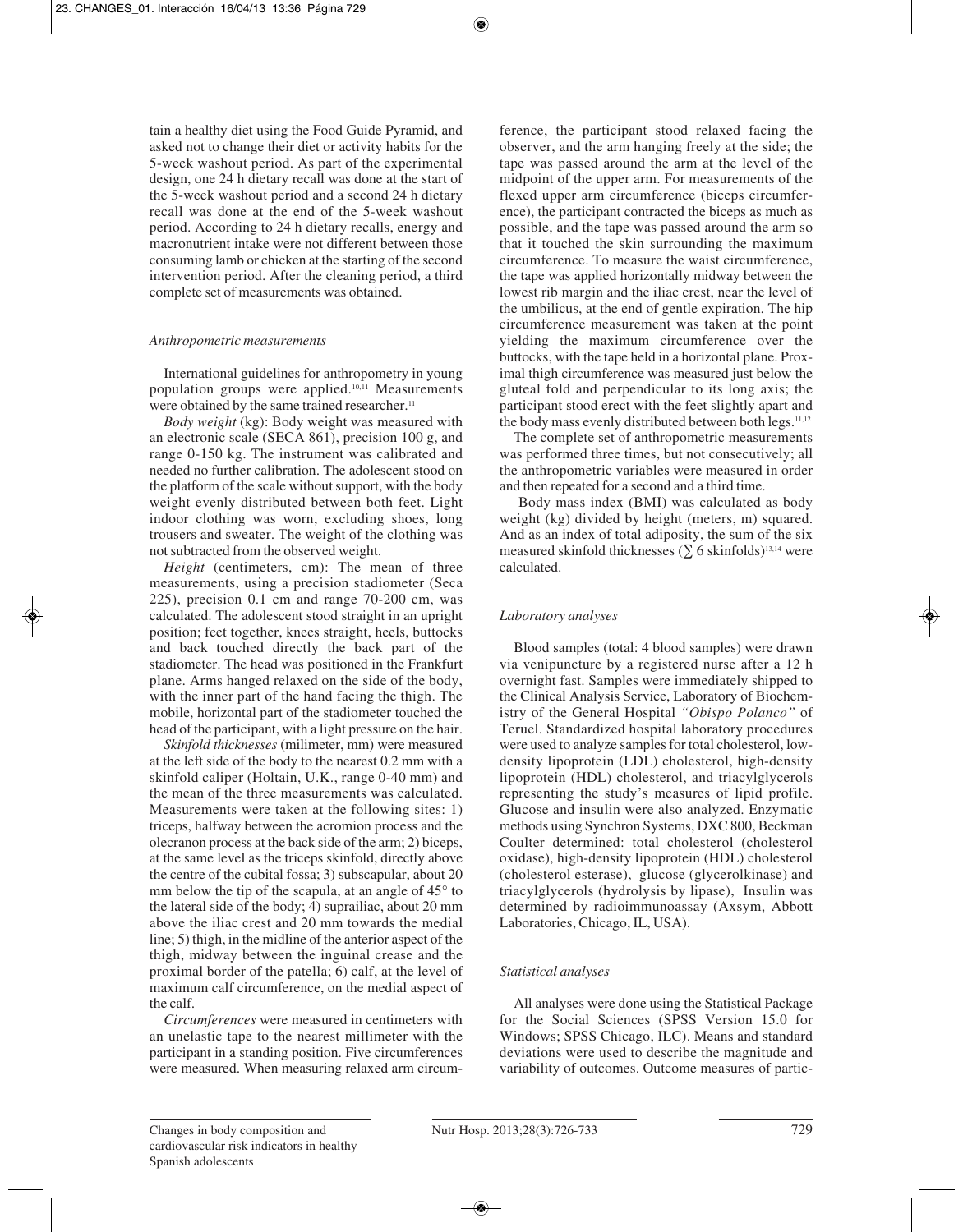| <b>Table II</b><br>Baseline subjects characteristics* |                     |                   |                    |  |  |
|-------------------------------------------------------|---------------------|-------------------|--------------------|--|--|
| Chicken<br>Lamb<br>Total<br>group<br>group            |                     |                   |                    |  |  |
| N                                                     | 50                  | 50                | 50                 |  |  |
| Age(y)                                                | $19.489 \pm 0.89$   | $19.54 \pm 0.95$  | $19.43 \pm 0.85$   |  |  |
| $Height$ (cm)                                         | $167.070 \pm 11.35$ | $171.29 \pm 8.70$ | $163.17 \pm 12.25$ |  |  |
| Weight $(kg)$                                         | $65.132 \pm 11.93$  | $68.41 \pm 11.51$ | $62.10 \pm 11.72$  |  |  |
| $BMI$ (kg/m <sup>2</sup> )                            | $23.0760 \pm 3.55$  | $23.46 \pm 3.25$  | $22.71 \pm 3.84$   |  |  |

\*Data presented as mean ± standard deviation.

BMI: Body mass index.

ular interest included BMI, skinfold thicknesses, circumferences, sum of 6 skinfold thicknesses, blood lipid profile, glucose and insulin. The validity of the cross-over design was tested by a repeated measures model (Analysis of Variance, ANOVA), defining one two-level model, where the order of treatment was the between-participants factor and the differences in the dependent variables were the within-participants indicators. No significant differences in the studied variables were found indicating that the order did not affect the results of observed variables, with the exception of insulin. Group comparisons, i.e., the lamb *(Ternasco de Aragón)* or the chicken based diet were done with the parametric *t*-test for paired samples. The non-parametric Wilcoxon test was used for quantitative variables showing a non-Gaussian distribution. Changes of insulin levels were compared with the *t*-test for two

independent groups. Findings were considered statistically significant at  $p < 0.05$ .

## **Results**

Baseline characteristics of the study participants per experimental phase are presented in table II. Only one participant refused to be included in the study at the beginning of it, and before the assignment of experimental period. No participant dropped out from the study, and all of them followed a 100% of compliance or had an acceptable compliance (did not follow the diet exactly as offered in the university accommodation halls, but made acceptable modifications from the diet). In these circumstances, the registered dieticians helped the participant to increase compliance<sup>3</sup>.

BMI and the sum of the 6 skinfold thicknesses did not change significantly in either group (table III). However, suprailiac skinfold thickness ( $p = 0.007$ ) and waist circumference  $(p = 0.026)$  significantly decreased after lamb consumption (table 3).

Regarding lipid profile changes, plasma total cholesterol, HDL cholesterol and LDL cholesterol changes in the chicken-consumption group was not significantly different from changes in the lamb-consumption group. However, triacylglicerol concentrations significantly  $(p = 0.015)$  decreased after the lamb consumption (table IV).

Statistically significant changes in insulin levels over time were also found: the insulin significantly (*p*

| Body composition values: before and after the two interventions* |                   |                    |                  |                   |                                 |                     |  |
|------------------------------------------------------------------|-------------------|--------------------|------------------|-------------------|---------------------------------|---------------------|--|
|                                                                  |                   | Chicken $(n = 50)$ |                  |                   | Ternasco de Aragón ( $n = 50$ ) |                     |  |
|                                                                  | <b>Before</b>     | After              | Change           | <b>Before</b>     | After                           | Change              |  |
| $BMI$ (kg/m <sup>2</sup> )                                       | $23.15 \pm 3.57$  | $23.25 \pm 3.61$   | $0.08 \pm 0.51$  | $23.16 \pm 3.56$  | $23.20 \pm 3.65$                | $0.04 \pm 0.47$     |  |
| Skinfolds (mm)                                                   |                   |                    |                  |                   |                                 |                     |  |
| <b>B</b> iceps                                                   | $7.71 \pm 3.26$   | $8.16 \pm 3.54$    | $0.44 \pm 1.49$  | $7.81 \pm 3.95$   | $8-04 \pm 3.89$                 | $0.22 \pm 1.53$     |  |
| Tríceps                                                          | $14.35 \pm 6.06$  | $14.95 \pm 6.38$   | $0.60 \pm 2.63$  | $14.89 \pm 6.89$  | $15.19 \pm 6.53$                | $0.30 \pm 3.29$     |  |
| Subescapular                                                     | $12.55 \pm 4.47$  | $13.32 \pm 5.89$   | $0.78 \pm 3.04$  | $13.00 \pm 6.25$  | $12.91 \pm 5.53$                | $-0.08 \pm 3.30$    |  |
| Suprailiac                                                       | $12.26 \pm 6.22$  | $12.90 \pm 6.14$   | $0.64 \pm 1.95$  | $12.81 \pm 6.30$  | $12.77 \pm 6.42$                | $-0.03 \pm 1.91$ ** |  |
| Thigh                                                            | $20.52 \pm 7.47$  | $21.66 \pm 7.84$   | $1.01 \pm 2.40$  | $20.85 \pm 7.41$  | $21.24 \pm 7.69$                | $0.75 \pm 2.54$     |  |
| Calf                                                             | $15.33 \pm 6.47$  | $15.41 \pm 6.37$   | $0.49 \pm 3.28$  | $14.89 \pm 5.71$  | $15.73 \pm 6.57$                | $0.63 \pm 2.69$     |  |
| $\Sigma$ 6 skinfolds                                             | $80-10 \pm 26.57$ | $85.47 \pm 28.93$  | $4.07 \pm 6.09$  | $84.24 \pm 31.42$ | $84.18 \pm 28.77$               | $2,43 \pm 7.10$     |  |
| Circunferences (cm)                                              |                   |                    |                  |                   |                                 |                     |  |
| Arm                                                              | $28.00 \pm 3.29$  | $28.14 \pm 3.25$   | $0.14 \pm 0.76$  | $28.05 \pm 3.20$  | $27.98 \pm 3.17$                | $-0.07 \pm 0.75$    |  |
| <b>B</b> iceps                                                   | $29.25 \pm 3.72$  | $29.34 \pm 3.58$   | $0.08 \pm 0.80$  | $29.30 \pm 3.56$  | $29.18 \pm 3.63$                | $-0.11 \pm 0.81$    |  |
| Waist                                                            | $79.29 \pm 8.74$  | $79.85 \pm 8.82$   | $0.55 \pm 3.20$  | $80.26 \pm 8.60$  | $79.34 \pm 8.67$                | $-0.92 \pm 2.85**$  |  |
| Hip                                                              | $97.49 \pm 7.34$  | $97.70 \pm 7.16$   | $0.21 \pm 1.98$  | $97.57 \pm 7.38$  | $97.72 \pm 7.40$                | $0.14 \pm 2.13$     |  |
| Proximal high                                                    | $56.88 \pm 5.08$  | $56.43 \pm 4.83$   | $-0.45 \pm 1.76$ | $56.94 \pm 5.07$  | $56.72 \pm 4.97$                | $-0.22 \pm 1.63$    |  |

| <b>Table III</b>                                                |
|-----------------------------------------------------------------|
| Body composition values: before and after the two interventions |

\*Data presented as mean ± stantard deviation.

 $*$ <sup>\*</sup>p < 0.05 for changes over time.

BMI: Body mass index.

Σ 6 skinfolds, sum of six skinfolds.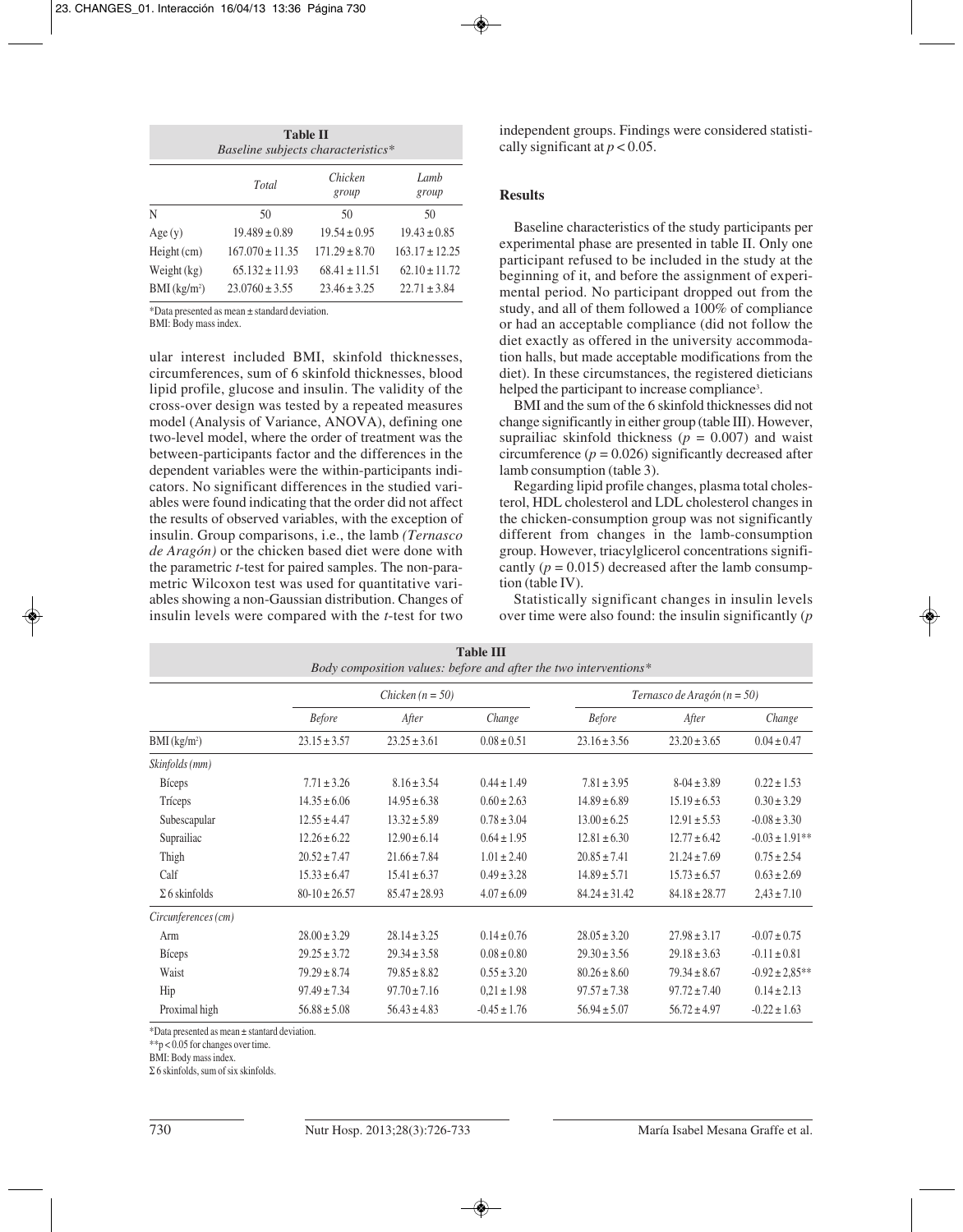| <b>Table IV</b><br>Cardiovascular risk factors: before and arter the two interventions* |                    |                    |                  |                                 |                    |                     |
|-----------------------------------------------------------------------------------------|--------------------|--------------------|------------------|---------------------------------|--------------------|---------------------|
|                                                                                         | Chicken $(n = 50)$ |                    |                  | Ternasco de Aragón ( $n = 50$ ) |                    |                     |
|                                                                                         | <b>Before</b>      | After              | Change           | <b>Before</b>                   | After              | Change              |
| Total cholesterol (mg/dL)                                                               | $163.76 \pm 29.45$ | $166.92 \pm 37.19$ | $2.08 \pm 19.26$ | $164.82 \pm 33.10$              | $162.55 \pm 31.67$ | $0.31 \pm 21.77$    |
| Triacylglycerols (mg/dL)                                                                | $72.30 \pm 36.40$  | $75.98 \pm 52.76$  | $4.23 \pm 43.22$ | $77.68 \pm 32.54$               | $67.45 \pm 32.71$  | $-8.85 \pm 20.43**$ |
| $HDL$ colesterol $(mg/dL)$                                                              | $49.52 \pm 12.81$  | $49.24 \pm 12.24$  | $-0.59 \pm 8.89$ | $48.39 \pm 13.38$               | $49.06 \pm 12.57$  | $1.91 \pm 8.31$     |
| $LDL$ colesterol $(mg/dL)$                                                              | $93.94 \pm 26.04$  | $96.14 \pm 29.25$  | $1.53 \pm 16.91$ | $99.24 \pm 27.19$               | $92.71 \pm 27.19$  | $-3.93 \pm 15.43$   |
| CT/HDL                                                                                  | $3.50 \pm 1.06$    | $3.53 \pm 0.94$    | $0.01 \pm 0.56$  | $3.65 \pm 1.09$                 | $3.52 \pm 1.11$    | $-0.10 \pm 0.60$    |
| Systolic BP                                                                             | $119.75 \pm 13.80$ | $119.29 \pm 14.10$ | $-0.45 \pm 8.15$ | $120.19 \pm 13.84$              | $119.35 \pm 11.48$ | $-0.80 \pm 9.59$    |
| Diastolic BP                                                                            | $69.25 \pm 7.08$   | $70.35 \pm 7.12$   | $1.10 \pm 7.91$  | $70.39 \pm 6.66$                | $70.49 \pm 7.81$   | $0.10 \pm 8.68$     |
| Heart rate                                                                              | $75.16 \pm 11.40$  | $76.98 \pm 13.28$  | $1.82 \pm 11.33$ | $73.28 \pm 11.53$               | $74.80 \pm 12.15$  | $1.52 \pm 11.92$    |
| Glucose (mg/dL)                                                                         | $78.44 \pm 6.16$   | $79.70 \pm 7.36$   | $1.61 \pm 5.78$  | $79.84 \pm 7.35$                | $79.27 \pm 8.80$   | $-0.63 \pm 7.19$    |
| Insulin $(uU/mL)$                                                                       | $7.67 \pm 3.62$    | $8.38 \pm 5.80$    | $0.80 \pm 5.52$  | $8.49 \pm 3.89$                 | $7.06 \pm 3.19$    | $-1.23 \pm 3.89$ ** |

\*Data presented as mean ± stantard deviation.

\*\*p <  $0.05$  for changes over time.

HDL: High-density lipoprotein; LDL: Low-density lipoprotein; CT/HDL: Total cholesterol/high-density lipoprotein quotient; Systolic BP: Systolic blood pressure; Diastolic BP: Diastolic blood pressure.

 $= 0.049$ ) decreased after the lamb consumption. Glucose concentrations also showed a reduction after consuming lamb, but the decrease was not statistically significant (table IV).

# **Discussion**

Young age and adolescence are considered to be critical periods for the onset of obesity and obesity-associated morbidity in later life mainly because of fat depots localization in the abdominal region. A rather reliable anthropometric marker of abdominal obesity is waist circumference which measures visceral and subcutaneous fat in the abdominal region and hence total abdominal fatness. Waist circumference correlates well with intra-abdominal and subcutaneous fat measured by magnetic resonance imaging in young people,15 is also a central feature of the metabolic and a good tool for the screening of total body fat and the metabolic syndrome.<sup>10,12,16,17,18</sup> Skinfold thickness measures subcutaneous fat at one or more sites to characterize total adiposity. The main cardiovascular risk indicators related with adipose tissue distribution are triglycerides, high-density lipoprotein cholesterol, insulin and blood pressure.19

In this study, the effect of the consumption of diets rich in different sources of protein in cardiovascular risk indicators was measured. Consumption of lamb or chicken as part of a nutritionally balanced diet, did not have an effect on BMI, plasma total cholesterol, LDLcholesterol, HDL-cholesterol and the sum of their 6 skinfold thicknesses in this sample of healthy young people. On the other hand, tryacilglycerol and insulin concentrations were reduced.

Our results support data from previously published studies<sup>3,4,5</sup> suggesting that red meat (ruminant meat) and

chicken could be interchangeable in a healthy and balanced diet as well as in a low-fat diet of hypercholesterolemic men and obese women.

The observed effect might be attributed partly to the presence of unsaturated fats in lamb, such as oleic acid and conjugated linoleic acid, suggested to promote cardiovascular health<sup>3</sup>. Ruminant meat is a natural source of conjugated linoleic acid (CLA); lamb is the richest meat source of CLA.20 Small amounts of CLA (0.5% of the diet) have shown to alter the expression of genes and impact conditions such as carcinogenesis, obesity, diabetes and atherosclerosis in experimental animals; in addition, human supplementation studies suggested reduction of body weight and body fat following CLA supplementation for a short period of time. Therefore, CLA may be a healthy dietary component related to human health in the areas of cancer, obesity, diabetes and cardiovascular disease.21

CLA and fatty acid composition of commercial lambs from different production systems (including Spain) were studied, as well as the influence of different cooking methods on CLA, fat content and fatty acid composition of edible lambs. Muscle of light lambs reared intensively was reported to have a higher concentration of unsaturated fatty acids compared to saturated acids (SFAs). Additionally omega-3 fatty acid concentrations were less affected by the cooking process compared to concentrations of omega-6 fatty acids.22,23 The proportion of fatty acids is affected by trimming the fat: lean meat is higher in polyunsaturated fatty acids (PUFA) and lower in SFAs than untrimmed meat. Lean meat is also a source of polyunsaturated fats, including omega-3 fatty acids, and pasture feeding contributes significantly to omega-3 fatty acid intakes in the diet.20,24 In contrast, meat from grain-fed animals does not provide omega-3 fatty acids but it is rich in omega-6 fatty acids (linoleic acid).25 In relation to the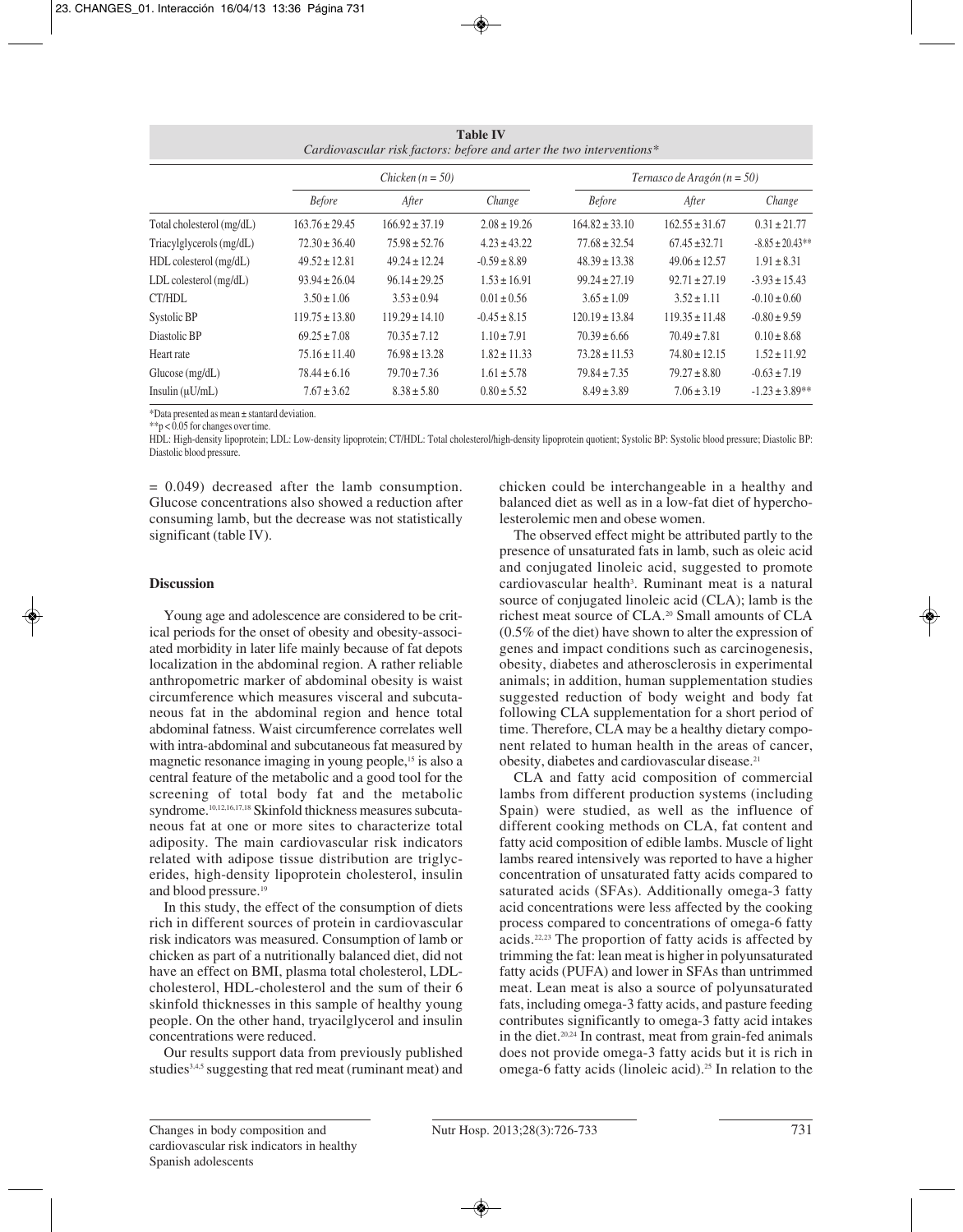lipid composition in young and light lambs like *Ternasco de Aragón,* there are differences in the quantity and quality of the meat compared to other lambs, which are older and heavier or grass fed.<sup>26</sup> Due to the age of slaughtering and feeding, *Ternasco de Aragón* has a higher unsaturated lipid profile, less fat percentage and less total cholesterol. Meat consumed from other types of lamb (from Anglo-Saxon bibliography) often comes from older and pasture-fed lambs. Pasture increases omega-3 fatty acids at intramuscular level; it produces a beneficial reduction of the n-6/n-3 ratio below the optimum of 4.26 But this is associated to older lambs, less energy density of the lamb diet, more general greased meat and more saturated fat than younger lambs like *Ternasco de Aragón,*<sup>26</sup> especially if they are previously weaned.<sup>27</sup>

# **Conclusion**

The results of our study suggest that regular consumption of light lamb *(Ternasco de Aragón)* can form part of a healthy, varied and well-balanced diet. This is mainly due to observed changes in body composition and in cardiovascular disease risk indicators following a *lamb*-based-diet. This study provides further evidence to support modification of established recommendations for health professionals, regarding the role of different types of meat to be consumed.

# **Acknowledgements**

The authors wish to thank all participants for their collaboration recruited in three following centers: *Residencia Juvenil "Luis Buñuel", Instituto Aragonés de la Juventud, Departamento de Servicios Sociales y Familia* of *Teruel; Residencia Juvenil "Baltasar Gracián", Instituto Aragonés de la Juventud, Departamento de Servicios Sociales y Familia of Zaragoza;* and *Residencia Internado "Santa Emerenciana", Departamento de Educación* of *Teruel.*

We sincerely thank the *Servicio de Análisis Clínicos, Laboratorio de Bioquímica* of *the Hospital General "Obispo Polanco"* of Teruel for their assistance with the blood analysis, and the *Escuela Superior de Hostelería de Aragón* of Teruel and the *Instituto de Técnica y Tecnología Agroalimentaria (INTA)* of Teruel for their collaboration, preparing the used recipes and the meat chemical analysis, respectively.

We gratefully acknowledge our colleagues of the GENUD Group, who helped to assess all measurements and questionnaires.

# **Funding**

The study took place with the financial support of the INIA (*Instituto Nacional de Investigación y*

*Tecnología Agraria y Alimentaria*), INIA PET 2007- 007-C08-03, and it was co-financed by the *Fondo Europeo de Desarrollo Regional* (FEDER).

## **References**

- 1. Clinical Guidelines for the Identification, Evaluation and Treatment of Overweight and Obesity in Adults. The Evidence Report. National Institutes of Health. *Obes Res* 1998; 6: 51- 209.
- 2. Moreno LA, Mesana MI, Fleta J, Ruiz JR, González-Gross MM, Sarría A et al. Overweight, obesity and body fat composition in Spanish adolescents. The AVENA Study. A*nn Nutr Metab* 2005; 49: 71-6.
- 3. Melanson K, Gootman J, Myrdal A, Kline G, Rippe JM. Weight loss and total lipid profile changes in overweight women consuming beef or chicken as the primary protein source. *Nutrition* 2003; 19: 409-14.
- 4. Scott LW, Dunn JK, Pownhall HJ, Brauchi DJ, McMann MC, Herd JA et al. Effects of beef and chicken consumption on plasma lipid levels in hypercholesterolemic men. *Arch Intern Med* 1994; 154: 1261-7.
- 5. Davidson MH, Hunninghake D, Maki KC, Kwiterovich PO, Kafonek S. Comparison of the effects of lean red meat *vs.* lean white meat on serum lipid levels among free-living persons with hypercholesterolemia: a long-term, randomized clinical trial. *Arch Intern Med* 1999; 159: 1331-8.
- 6. Hunninghake DB, Maki KC, Kwiterovich PO Jr., Davidson H, Dicklin MR, Kafonek SD. Incorporation of lean red meat into a National Cholesterol Education Program Step I diet: a longterm, randomized clinical trial in free-living persons with hypercholesterolemia. J *Am Coll Nutr* 2000; 19: 351-60.
- 7. Beauchesne-Rondeau E, Gascon A, Bergeron J, Jacques H. Plasma lipids and lipoproteins in hypercholesterolemic men fed a lipid-lowering diet containing lean beef, lean fish, or poultry. *Am J Clin Nutr* 2003; 77: 587-93.
- 8. Vereecken CA, Covents M, Sichert-Hellert W, Alvira JM, Le Donne C, De Henauw S et al. Development and evaluation of a self-administered computerized 24-h dietary recall method for adolescents in Europe. *Int J Obes* 2008; 32: 26-34.
- 9. Hagströmer M, Bergman P, De Bourdeaudhuij I, Ortega FB, Ruiz JR, Manios Y et al. Concurrent validity of a modified version of the International Physical Activity Questionnaire (IPAQ-A) in European adolescents: The HELENA Study. *Int J Obes* 2008; 32: 42-8.
- 10. Moreno LA, Rodríguez G, Guillén J, Rabanaque MJ, León JF, Ariño A. Anthropometric measurements in both sides of the body in the assessment of nutritional status in prepubertal children. *Eur J Clin Nutr* 2002; 56: 1208-15.
- 11. Moreno LA, Joyanes M, Mesana MI, González-Gross M, Gil CM, Sarría A, *et al.* Harmonization of anthropometric measurements for a multicenter nutrition survey in Spanish adolescents. *Nutrition* 2003; 19: 481-6.
- 12. Moreno LA, Mesana MI, González-Gross M, Gil CM, Ortega FB, Fleta J et al. Body fat distribution reference standards in Spanish adolescents: the AVENA study. *Int J Obes* 2007; 31: 1798-805.
- 13. Whitlock G, Lewington S, Sherliker P, Clarke R, Emberson J, Halsey J et al. Body-mass index and cause-specific mortality in 900 000 adults: collaborative analyses of 57 prospective studies. *Lancet* 2009; 373: 1083-96.
- 14. Moreno LA, Mesana MI, González-Gross M, Gil CM, Fleta J, Wärnberg J et al. Anthropometric body fat composition reference values in Spanish adolescents. The AVENA Study. *Eur J Cl Nutr* 2006; 60: 191-6.
- 15. Brambilla P, Bedogni G, Moreno LA, Goran MI, Gutin B, Fox KR et al. Crossvalidation of anthropometry against magnetic resonance imaging for the assessment of visceral and subcutaneous adipose tissue in children. *Int J Obes* 2006; 30: 23-30.